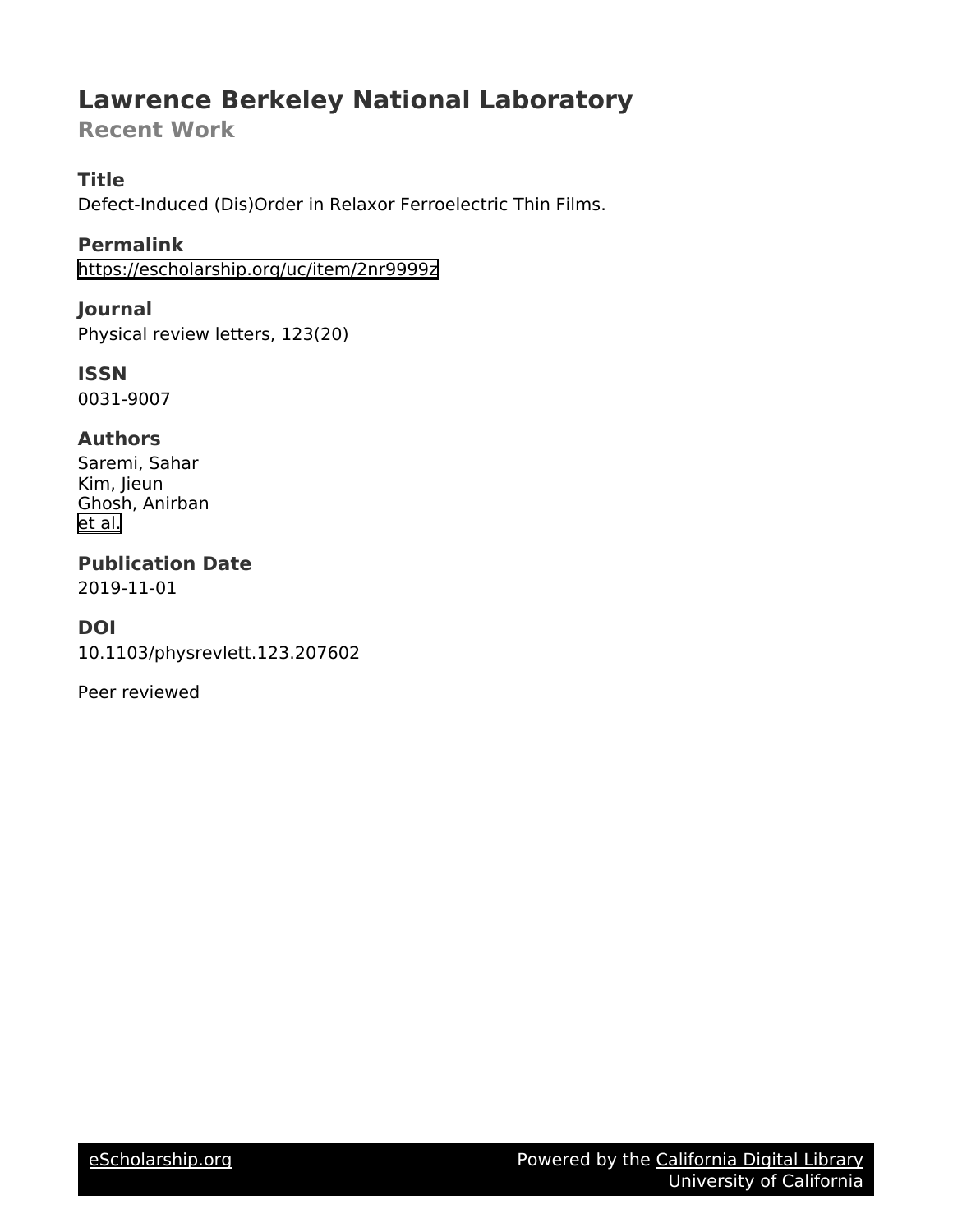#### Defect-Induced (Dis)Order in Relaxor Ferroelectric Thin Films

Sahar Saremi $\mathbf{D}$ ,<sup>1</sup> Jieun Kim,<sup>1</sup> Anirban Ghosh,<sup>1</sup> Derek Meyers,<sup>1</sup> and Lane W. Martin $\mathbf{D}^{1,2,*}$ 

 ${}^{1}$ Department of Materials Science and Engineering, University of California, Berkeley, Berkeley, California 94720, USA

<sup>2</sup>Materials Sciences Division, Lawrence Berkeley National Laboratory, Berkeley, California 94720, USA

The effect of *intrinsic* point defects on relaxor properties of 0.68 PbMg<sub>1/3</sub>Nb<sub>2/3</sub>O<sub>3</sub>-0.32 PbTiO<sub>3</sub> thin films is studied across nearly 2 orders of magnitude of defect concentration via ex post facto ion bombardment. A weakening of the relaxor character is observed with increasing concentration of bombardment-induced point defects, which is hypothesized to be related to strong interactions between defect dipoles and the polarization. Although more defects and structural disorder are introduced in the system as a result of ion bombardment, the special type of defects that are likely to form in these polar materials (i.e., defect dipoles) can stabilize the direction of polarization against thermal fluctuations, and in turn, weaken relaxor behavior.

Relaxor ferroelectrics are characterized by a broad maximum in temperature-dependent dielectric permittivity, a strong frequency dispersion of dielectric response below the temperature of maximum permittivity  $(T_{\text{max}})$ , and the absence of long-range ferroelectric order at zero field [1,2]. Relaxors also exhibit high dielectric permittivity over a broad temperature range, large electromechanical response, and negligible hysteresis  $[1-3]$ . Owing to these unique properties, relaxors have been used in a wide range of applications. Common to all relaxors, and strongly influencing their properties, is the existence of some degree of disorder in their crystalline structure [2,4]. Point defects, therefore, can be a valuable tool for controlling relaxor behavior, since they can create both random electric and strain fields [4]. In complex oxides, for example, extrinsic substitutional defects (i.e., dopants) have been extensively used to introduce compositional disorder and to manipulate relaxor behavior (i.e., to induce, strengthen, or weaken the relaxor character) [4–7]. The role of intrinsic point defects (i.e., vacancies, interstitials, and substitutional defects related to the constituent elements, their complexes and clusters), on the other hand, is less developed. Structural disorder induced by intrinsic point defects can induce relaxor character in nonrelaxors as in strontium-deficient  $SrTiO<sub>3</sub>$  [8], lanthanum-substituted PbTiO<sub>3</sub> where the resulting cation vacancies can weaken long-range order and induce relaxor character [9], and in lead scandium tantalate and lead scandium niobate wherein intrinsic vacancies can affect the degree of cation ordering and relaxor character [10,11]. A full understanding of how various types and concentrations of intrinsic point defects affect the properties of relaxor ferroelectrics, however, is lacking.

This paucity of knowledge regarding the role of intrinsic point defects is primarily related to difficulties in on-demand and controlled production of such defects, which are typically formed during the synthesis process with their concentration and type being dictated by the laws of thermodynamics [12]. Recent studies on complex-oxide thin films have, however, shown that energetic ion beams are effective for ex post facto production of intrinsic point defects with control over their type, concentration, and location [13–20]. This controlled defect production provides opportunities for the systematic study of defectproperty relations in relaxors. Here, although the introduction of point defects is shown to increase the structural disorder, strong interactions between specific defect types that are likely to form in these polar materials (i.e., defect dipoles) and polarization is hypothesized to be responsible for the suppression of the polarization fluctuations and weakening of the relaxor behavior. Ultimately, having the ability to carefully control both concentration and type of point defects is necessary in controlling and understanding relaxor materials physics.

We have investigated the effect of bombardment-induced intrinsic point defects on the relaxor behavior of pulsedlaser deposited, 55 nm 0.68  $PbMg_{1/3}Nb_{2/3}O_3$ -0.32  $\overline{PbTiO_3}$  $(PMN-PT)/25$  nm  $Ba<sub>0.5</sub>Sr<sub>0.5</sub>RuO<sub>3</sub>/NdScO<sub>3</sub>$  (110) thinfilm heterostructures, across nearly 2 orders of magnitude of defect concentrations (see Supplemental Material for details [21]). A 3.04 MeV helium-ion beam is used for defect production, and the concentration of the induced defects is controlled by the ion dose  $(3.33 \times 10^{14} - 10^{16} \text{ ions cm}^{-2})$ . Stopping and range of ions in matter (SRIM) simulations [22] show that intrinsic vacancies, including oxygen (∼42%), lead (∼32%), niobium (∼13%), titanium (∼8%), and magnesium (∼5%) vacancies, are formed with uniform concentrations across the thickness of the PMN-PT layer as a result of collision events between the incoming helium ions and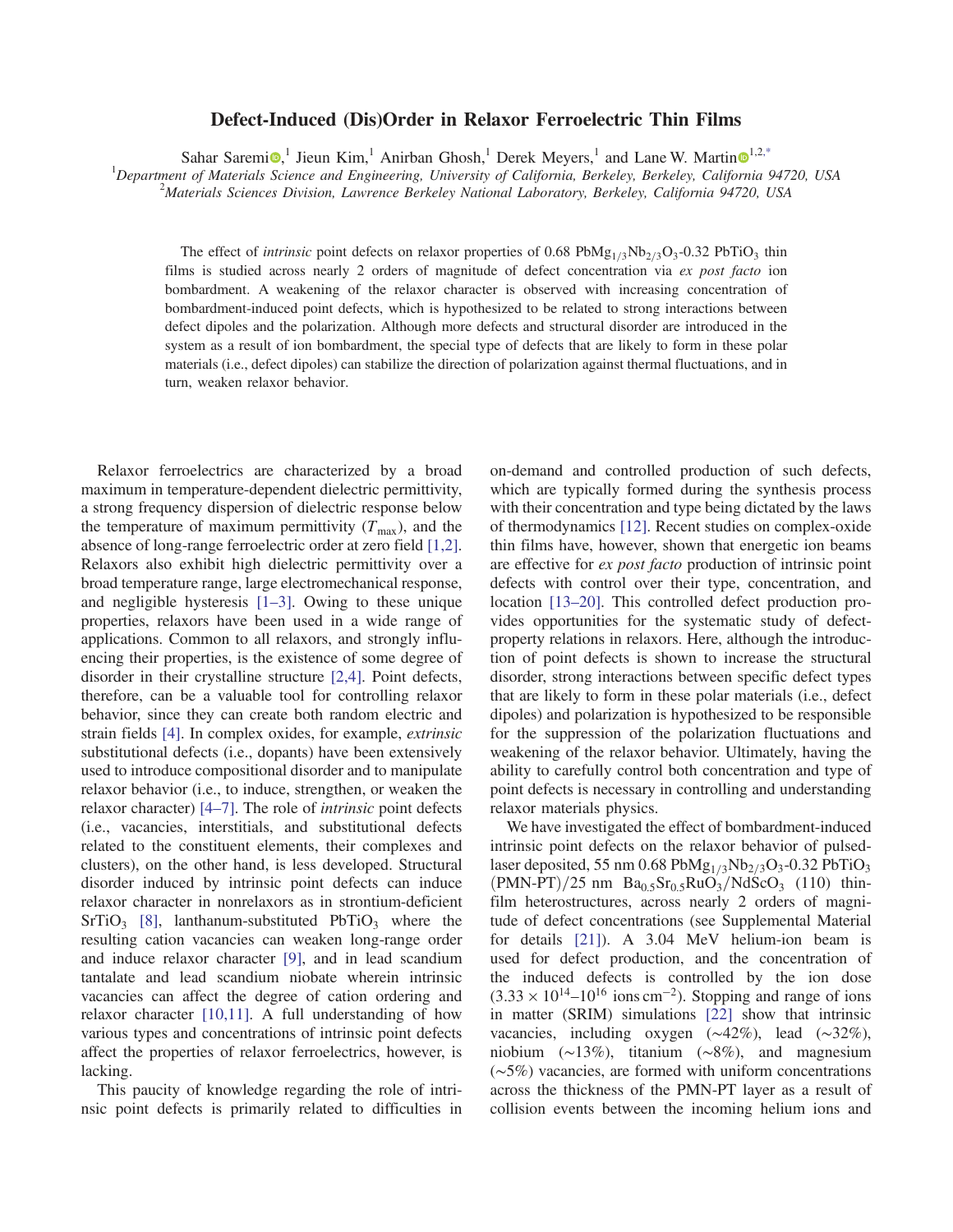target atoms (Supplemental Material, Fig. S1(a) [21]). The total initial concentration of induced defects is calculated to vary from  $\sim 10^{18}$  to  $\sim 10^{20}$  cm<sup>-3</sup>, for the ion-dose range used. It is important to note that the helium ions are implanted at a depth of ~14.5  $\mu$ m within the NdScO<sub>3</sub> substrate (Supplemental Material, Fig. S1(b) [21]); therefore, the concentration of helium ions in the relaxor is effectively zero, and the observed defect-induced effects can be primarily attributed to the induced intrinsic defects.

Formation of structural defects in the bombarded heterostructures is confirmed by x-ray diffraction studies (Supplemental Material, Fig. S2 [21]).  $\theta - 2\theta$  x-ray diffraction studies reveal that the heterostructures are fully epitaxial and single phase for all doses (Supplemental Material, Fig. S2(a) [21]). An enlargement of the  $\theta - 2\theta$ scans about the 002- and 220-diffraction conditions, however, reveals a systematic out-of-plane lattice expansion with increasing dose (Supplemental Material, Fig. S2(b) [21]) which is attributed to the formation of point defects such as vacancies in many related complex oxides [23,24]. Moreover, although insignificant at doses below 10<sup>15</sup> ion cm<sup>−</sup><sup>2</sup> , dramatic changes in the crystalline quality are observed at higher doses. This is manifested by broadening of the diffraction peaks, disappearance of the Laue fringes (Supplemental Material, Fig. S2(b) [21]) which occur only in highly crystalline and homogeneous films, and an increase of the full-width-at-half-maximum of the PMN-PT rocking curves as shown in comparison to that of the substrate (Supplemental Material, Fig. S2(c) [21]). We note that similar bombardment-induced changes in the crystallinity of the bottom electrode are expected as the SRIM simulations suggest that the helium ions travel through the bottom electrode. Such changes, however, cannot be directly observed in this case, due to overlap of the electrode and substrate x-ray peaks, but are expected to have a minimal effect on the properties observed herein. These observations point to increased structural disorder in the system with increasing ion dose as a result of the formation of bombardment-induced point defects. In turn, these materials, provide the opportunity to study the effect of point defects on the evolution of relaxor behavior across nearly 2 orders of magnitude of defect concentration and at varying degrees of disorder.

To study the impact of the induced defects on the relaxor behavior, we probed the evolution of the dielectric response as a function of ion dose (see Supplemental Material for details [21], which includes Ref. [25]). Dielectric permittivity studies as a function of frequency [Fig. 1(a)] reveal a number of changes. First, a dose-dependent reduction in dielectric permittivity and loss is observed, consistent with effects attributed to the presence of defects in similar systems [26–28]. A systematic reduction in frequency dispersion is also observed with increasing bombardment and is almost fully suppressed in highly bombarded heterostructures [Figs. 1(a) and 1(b)]. To better understand these changes, temperature-dependent studies were also



FIG. 1. (a) Room-temperature dielectric permittivity (filled squares) and loss (open squares) as a function of frequency for heterostructures bombarded with various ion doses. (b) Dielectric permittivity as a function of ion dose extracted at various frequencies (0.1–1000 kHz). (c) Dielectric permittivity as a function of temperature and frequency (0.3–300 kHz) for heterostructures bombarded with various ion doses. (d) Extracted values of  $T_{\text{max}}$  as a function of ion dose at various frequencies (0.3–300 kHz).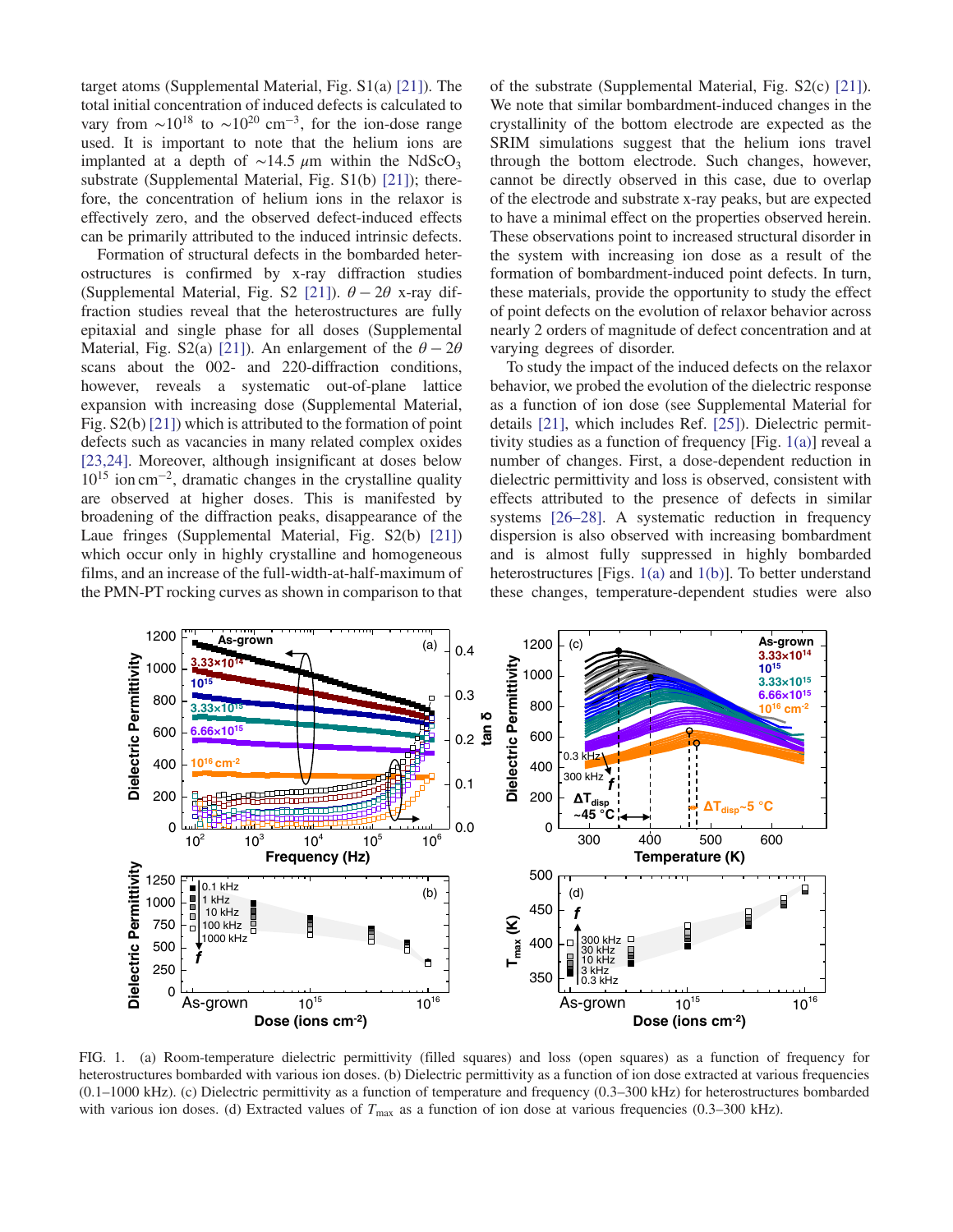completed [Fig. 1(c)]. While a frequency-dependent change in the dielectric maximum temperature ( $\Delta T_{\text{disp}} =$  $T_{\text{max}}^{300 \text{ kHz}} - T_{\text{max}}^{0.3 \text{ kHz}}$ ; which characterizes the strength of the relaxor behavior [29]) and strong frequency dispersion below  $T_{\text{max}}$  (as expected for relaxor ferroelectrics) can be observed in the as-grown heterostructures ( $\Delta T_{\text{disp}} \approx 45 \text{ K}$ ), the frequency dependence of the response systematically weakens as the ion dose is increased [Fig. 1(d)]. For example, the heterostructures exposed to  $10^{16}$  ion cm<sup>-2</sup> show negligible dispersion ( $\Delta T_{\text{diss}} < 5$  K). It is also important to note that, in addition to a suppression of the frequency dispersion,  $T_{\text{max}}$  shifts to higher temperatures with increasing dose [Figs. 1(c) and 1(d)]. These observations suggest a weakening of the relaxor character as a result of increasing defect concentration. Thus, we note that the increased structural disorder (due to the displacement of the atoms from their ideal lattice sites) is not the only factor affecting the relaxor response.

A similar increase of  $T_{\text{max}}$  and decrease of  $\Delta T_{\text{disp}}$  has been previously reported as a result of compressive strain in relaxor thin films [30–32], and has been related to changes of the correlation length and polar nanoregion morphology, and the direction of dipoles within them [30–34]. To examine whether defect-induced changes in the morphology of the local-polar order are responsible for the weakening of the relaxor response, a series of twodimensional reciprocal space mapping studies was conducted (Supplemental Material, Figs. S3(a)–S3(e) [21]). Two-dimensional KL cuts about the PMN-PT 002 diffraction condition reveal classic butterfly shaped diffusescattering patterns, with diffuse rods extending along the  $[011]$  and  $[011]$  for all doses. Although increased peak broadening and lattice expansion can be observed in both the film and substrate diffraction peaks with increasing dose, the overall shape of the diffuse-scattering patterns remains unchanged. Intensity profiles along the [011] are also extracted (Supplemental Material, Fig. S3(f) [21]), and show no significant changes as a function of dose. These observations imply that there is no change in the shape or size of the polar nanoregions as a result of the introduction of defects and, thus, additional considerations are required to explain the dose-dependent evolution of the relaxor behavior.

To further explore the origin of the defect-induced effects, polarization-electric field hysteresis loops were measured at a frequency of 10 kHz as a function of temperature and ion dose [Figs.  $2(a)-2(f)$ ], and the width of the hysteresis loops at zero polarization, and shift of the center of the hysteresis loops on the field axis were extracted [Figs.  $2(g)-2(i)$ ]. The as-grown heterostructures show slim hysteresis loops at room temperature (typical of relaxor ferroelectrics) [Fig. 2(a)]. Upon reducing the temperature, however, the width of the hysteresis loops increases from ∼40 kV cm<sup>−</sup><sup>1</sup> at room temperature to



FIG. 2. (a)–(f) Polarization-electric field hysteresis loops measured at a frequency of 10 kHz at 77 K and 293 K for heterostructures bombarded with various ion doses. (g) Width of the hysteresis loops extracted as a function of temperature for heterostructures bombarded with various ion doses. (h) Width of the hysteresis loops as a function of ion dose extracted at 77 and 293 K. (i) Horizontal shift of the hysteresis loops as a function of ion dose extracted at 77 and 293 K.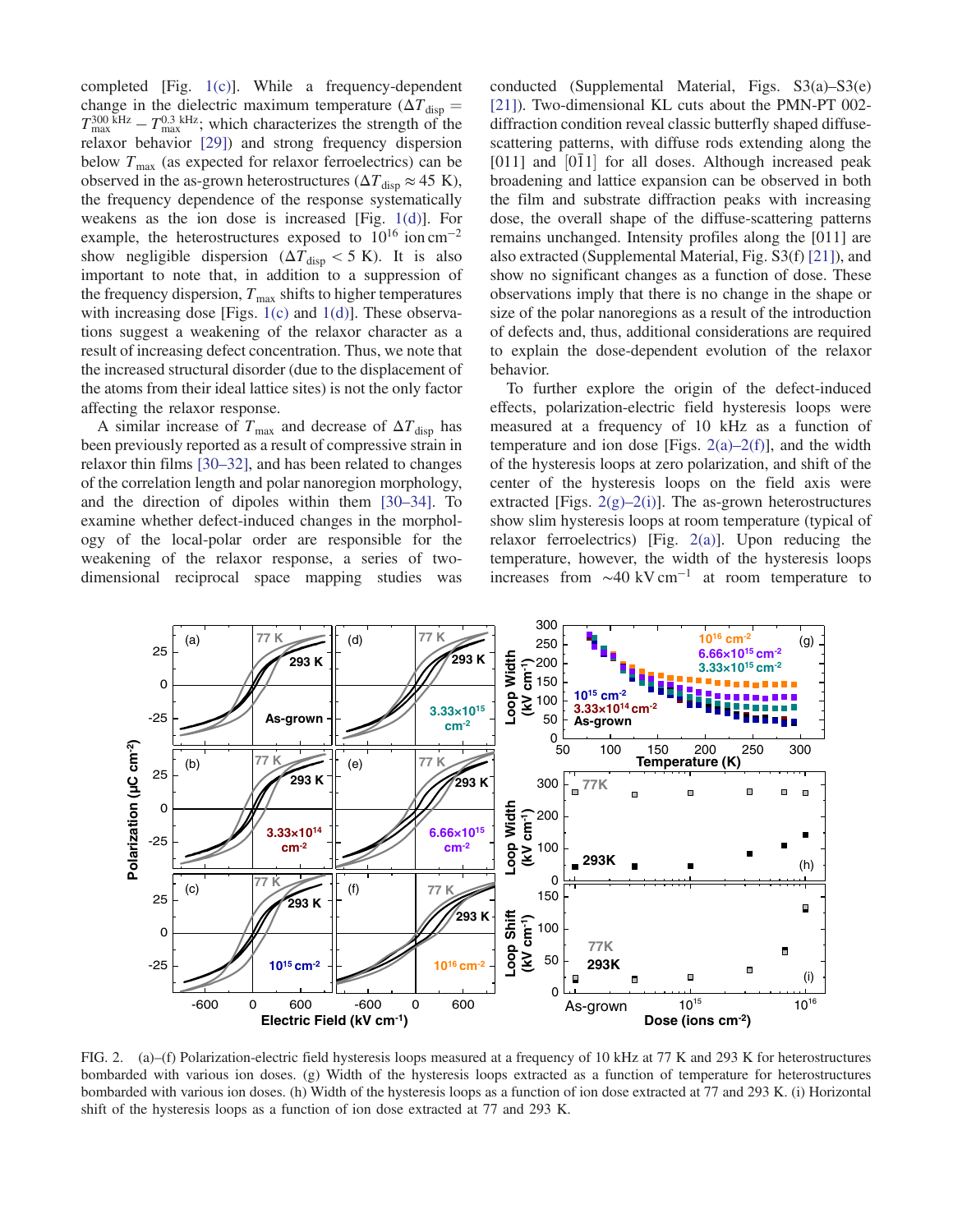∼280 kV cm<sup>−</sup><sup>1</sup> at 77 K. Neither the overall shape of the loops [Figs.  $2(a)-2(c)$ ] nor the width and shift of the hysteresis loops, at both room temperature and 77 K [Figs.  $2(g)-2(i)$ ], exhibit any appreciable changes up to ion does of  $10^{15}$  ions cm<sup>-2</sup>. At higher doses, however, a number of changes are apparent. A slight pinching appears in the hysteresis loops and becomes more pronounced as the ion dose is increased [Figs.  $2(d)$ – $2(f)$ ]. Additionally, a dose-dependent increase in the width of the hysteresis loops is observed at higher temperatures [Figs.  $2(g)-2(h)$ ]. At room temperature, for example, the width of the hysteresis loops increase from  $\sim$ 40 to  $\sim$ 160 kV cm<sup>-1</sup> with increasing dose, but this is less pronounced at lower temperatures (at 77 K, for example, the width of the loops remains constant at ∼280 kV cm<sup>−</sup><sup>1</sup> ). An increase in the shift of the hysteresis loops is also observed at all temperatures [Fig. 2(i)], from  $\sim$ 24 to  $\sim$ 135 kV cm<sup>-1</sup>, with increasing dose.

The pinching and horizontal shift of the hysteresis loops are signatures of the formation of defect dipoles (i.e., defect complexes composed of point defects of opposite charge) in the relaxor, similar to effects seen in other polar systems [35,36], and consistent with the evolution of bombardmentinduced defects. It is known that as the defect concentration increases, the initially formed point defects can cluster into complexes. Thus, by increasing the ion dose, the concentration of isolated point defects decreases while the concentration of defect complexes increases, causing more pronounced pinching and shifting of the hysteresis loops. Strong interactions between the electric dipole of such defect complexes and the polarization have been predicted and measured [37–40]. Defect dipoles typically align in the direction of the polarization and act as pinning centers for polarization switching, with pinning strengths considerably larger than that of isolated point defects [20,40]. The likely presence of such defect-dipole-polarization coupling could explain the increase of the width of the hysteresis loops at high-ion doses  $(>10^{15} \text{ ions cm}^{-2})$  where a considerable concentration of defect complexes appears to exist (as indicated by the pronounced shift and pinching of the hysteresis loops). Polarization reversal, on the other hand, is a thermally activated process and the activation-energy barrier for switching increases as the temperature is lowered. As a result, at high temperatures, where thermal fluctuations play a significant role, the pinning effect of defects on polarization reversal is more pronounced as compared to lower temperatures, where the polarization switching is predominantly field driven. Therefore, different ion-dose and temperature regimes can be identified. In the low-dose regime < $10^{15}$  ions cm<sup>-2</sup>), where the presence of isolated point defects is more likely, there is no significant change in the switching. Within the high-dose regime (>10<sup>15</sup> ions cm<sup>−</sup><sup>2</sup> ), where defect dipoles are more likely to form, strong defect-polarization interactions (i.e., pinching and an increase of the width and shift of the hysteresis loops) are observed. Within this regime, the

effect of defects on polarization reversal is temperature dependent. At high temperatures, the process is limited by the presence of defects (i.e., pinning of polarization by defects), while at low temperatures it is limited by the freezing of polarization fluctuations. This is useful in explaining the evolution of the dielectric response and weakening of the relaxor behavior with increasing ion dose. Based on these observations, it is hypothesized that although more displacement defects (and disorder) are introduced in the system, the special type of defects (i.e., defect dipoles) that are likely to form as the defect concentration is increased, and their ordering, stabilize the direction of the polarization against thermal fluctuations, and, in turn, weaken the relaxor behavior, while the morphology and size of the local-polar order remains effectively unaltered. We also note that our conclusions regarding defect-dipole formation is primarily based on the observed bombardment-induced changes in the hysteresis loops, and that future studies would be worthwhile in further supporting this hypothesis.

To further analyze this defect-induced deviation from relaxor behavior, we have extracted the critical exponent  $\gamma$ (which describes the diffuseness of the phase transition) according to a modified Curie-Weiss law relating the dielectric permittivity  $\varepsilon$  with temperature T as in

$$
\frac{1}{\varepsilon} - \frac{1}{\varepsilon_{\text{max}}} = C^{-1} (T - T_{\text{max}})^{\gamma},\tag{1}
$$

where  $\varepsilon_{\text{max}}$  corresponds to the maximum dielectric permittivity and  $C$  is a constant [41]. While the dielectric permittivity of a normal ferroelectric follows the Curie-Weiss law above the Curie temperature, relaxors exhibit a temperature dependence of dielectric permittivity that deviates from Curie-Weiss behavior over a wide temperature range above  $T_{\text{max}}$ . This deviation can be used to characterize the strength of the relaxor behavior and is quantified by the critical exponent  $\gamma$ . For a normal ferroelectric (i.e., sharp transition)  $\gamma = 1$ , while for an ideal relaxor (i.e., completely diffuse phase transition)  $\gamma = 2$  [41–43]. For relaxors, it is not uncommon to find  $1 < y < 2$  depending on the strength of the relaxor character [41].  $\gamma$  was determined for the heterostructures exposed to various doses from the slope of the plot of  $\log[(1/\varepsilon) - (1/\varepsilon_{\text{max}})]$  vs.  $\log(T - T_{\text{max}})$  [Fig. 3(a)]. For the as-grown heterostructures,  $\gamma = 1.82$  which is indicative of strong relaxor character, and there is little change in  $\gamma$  up to a dose of  $10^{15}$  ions cm<sup>-2</sup>. At higher doses,  $\gamma$  systematically decreases with increasing dose and reaches  $\gamma = 1.3$  for a dose of  $10^{16}$  ions cm<sup>-2</sup>. This reduction of  $\gamma$  above 10<sup>15</sup> ions cm<sup>−</sup><sup>2</sup> correlates well with the onset of pinching and the dose-dependent increase of the width and shift of the hysteresis loops, and further supports the hypothesis that the formation and ordering of defect dipoles is responsible for the suppression of polarization fluctuations, thus weakening the relaxor behavior.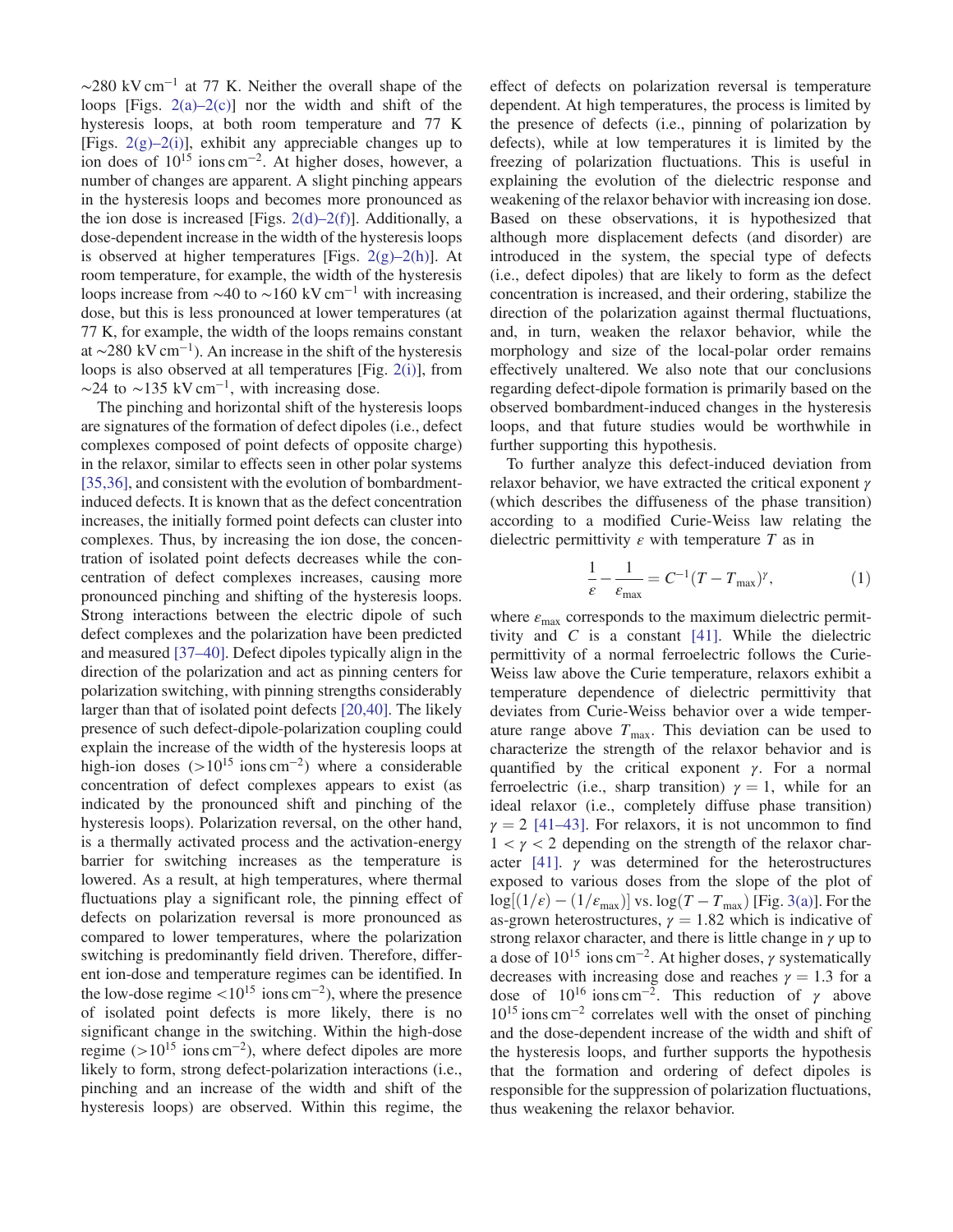

FIG. 3. (a) Plot of modified Curie-Weiss law  $\{\log[(1/\epsilon) - (1/\epsilon_{\text{max}})]\$  vs  $\log(T - T_{\text{max}})\}$  for heterostructures bombarded with various ion doses. The critical exponent  $\gamma$  is extracted from the slope of the linear fits (inset). (b) Vogel-Fulcher plot  $[\ln(f) \text{ vs } T_{\text{max}}]$  for heterostructures bombarded with various ion doses. Solid squares and lines correspond to experimental data and fittings, respectively. (c) Vogel-Fulcher parameters extracted from fits of the experimental data for various ion doses.

In addition to deviation of the dielectric response from Curie-Weiss behavior, it is known that, due to the presence of dipolar correlations, the frequency dependence of  $T_{\text{max}}$ in relaxors deviates from the Arrhenius dependence expected for normal dielectrics [44,45]. It is generally observed that this dependence obeys an empirical Vogel-Fulcher relation which can be used to study cooperative thermal relaxation processes:

$$
f = f_0 \exp\left(\frac{-E_a}{K_B(T_{\text{max}} - T_F)}\right),\tag{2}
$$

where f is the applied ac field frequency,  $f_0$  is the limiting response frequency of the dipoles,  $E_a$  is the activation energy,  $T_F$  is the static freezing temperature, and  $K_B$  is the Boltzmann's constant [44,45]. Vogel-Fulcher fits are obtained from the temperature-dependent dielectric permittivity data [Fig. 3(b)]. The degree of relaxor behavior is represented by the curvature of the  $ln(f)$  vs  $T_{\text{max}}$  plot, and is found to reduce with increasing dose as noted by the decreased  $T_{\text{max}}$  range and more linear and vertical Vogel-Fulcher curves. Values of  $T_F$ ,  $E_a$ , and  $f_0$  are extracted from the fits of the experimental data [Fig.  $3(c)$ ]. While  $f<sub>0</sub>$  values are similar and within a reasonable range for thermally activated polarization fluctuations  $(10^{11} - 10^{13}$  Hz) [44,45] at all doses, there is a systematic reduction of  $E_a$  and increase of  $T_F$  as the dose is increased.  $E_a$  is related to the energy required for a thermally activated and cooperative transition between different polarization configurations and is, therefore, the product of the number of dipoles which are free to take part in the cooperative rearrangement and the chemical potential change associated with the reconfiguration [46]. The reduction of  $E_a$  with increasing defect concentration is, thus, consistent with the hypothesis that ordering of special defect types (i.e., defect dipoles) can stabilize the polarization direction, and therefore, reduce the number of lattice dipoles that are free to fluctuate. This is also consistent with the dose-dependent increase of  $T_F$ which suggests that the suppression of polarization fluctuations occurs at higher temperatures as the ion dose increases. These observations further confirm the hypothesis that ordering of defect dipoles plays an important role in weakening the relaxor behavior.

In summary, this work demonstrates a weakening of the relaxor character as a result of the formation of intrinsic point defects in PMN-PT thin films, despite a defect-induced increase of structural disorder. Formation and ordering of the defect dipoles are hypothesized to be responsible for observed changes in macroscopic properties. Such ordered defects can stabilize the direction of polarization against thermal fluctuations, and, in turn, weaken the relaxor behavior. This study, therefore, shows the complex effect of point defects in controlling the local (dis)order, and suggests that having the ability to carefully control both the concentration and type of point defects is instrumental in engineering relaxor materials.

S. S. acknowledges support from the U.S. Department of Energy, Office of Science, Office of Basic Energy Sciences, under Award No. DE-SC-0012375 and under the Materials Sciences and Engineering Division under Contract No. DE-AC02-05-CH11231 (Materials Project program KC23MP) for the development of novel ferroic thin-film materials. J. K. acknowledges support from the National Science Foundation under Grant No. DMR-1708615. A. G. acknowledges support from the Army Research Laboratory under Grant No. W911NF-14-1-0104. D. M. acknowledges support from the Gordon and Betty Moore Foundation's EPiQS Initiative, under Grant No. GBMF5307. L. W. M acknowledges support from Intel, Corp. as part of the FEINMAN program.